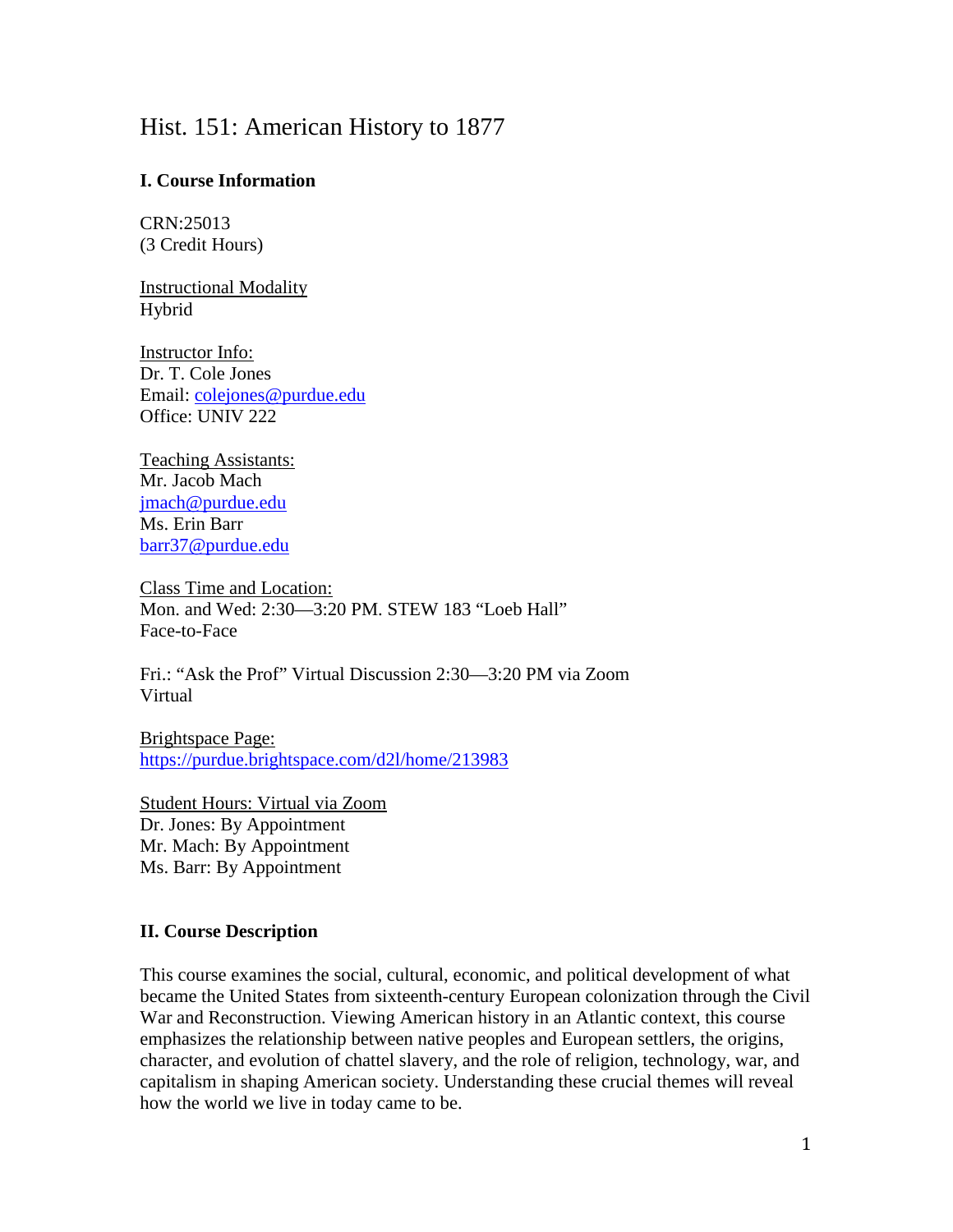The course readings can be found in the textbook *Give Me Liberty!* (Eric Foner), 6th edition and in an accompanying collection of primary sources in *Voices of Freedom* (Eric Foner), 6th edition.

# **III. Learning Outcomes**

By the end of the course, you will be able to:

1. Identify the key events and themes in American history from 1607 to 1877.

2. Appreciate the ways in which the interaction of diverse peoples from three continents influenced the development of American culture, politics, and society.

3. Understand the ways in which the early American past shapes the world we live in today.

4. Analyze and contextualize historical evidence.

5. Articulate claims about the past in the form of thesis statements.

6. Write clearly and persuasively.

# **IV. Learning Resources**

### Required Books

Eric Foner, *Give Me Liberty!: An American History*, Vol. 1: To 1877. Seagull Sixth Edition, (New York: W.W. Norton & Co., 2020).

Eric Foner., *Voices of Freedom: A Documentary History,* Volume 1*.* Sixth Edition, (New York: W.W. Norton & Co., 2020).

These books can either be purchased through the University Book Store or rented online from Amazon. Be sure to get the correct edition. Be aware that the readings do not always match perfectly with the week's lectures. Readings augment but do not replace the lectures.

# **V. Course Requirements**

Lectures:

This course will meet in person on Mondays and Wednesdays. During our 50-minute class, I will deliver course content through lecture and PowerPoint presentation. Lectures will be recorded via BoilerCast and uploaded to Brightspace. While attendance is not required, students retain information better when they attend class in person. Additionally, since the videos only record my voice and the PowerPoint slides, if you do not attend, you will miss my never-ending supply of ridiculous jackets.

Discussion: "Ask the Prof."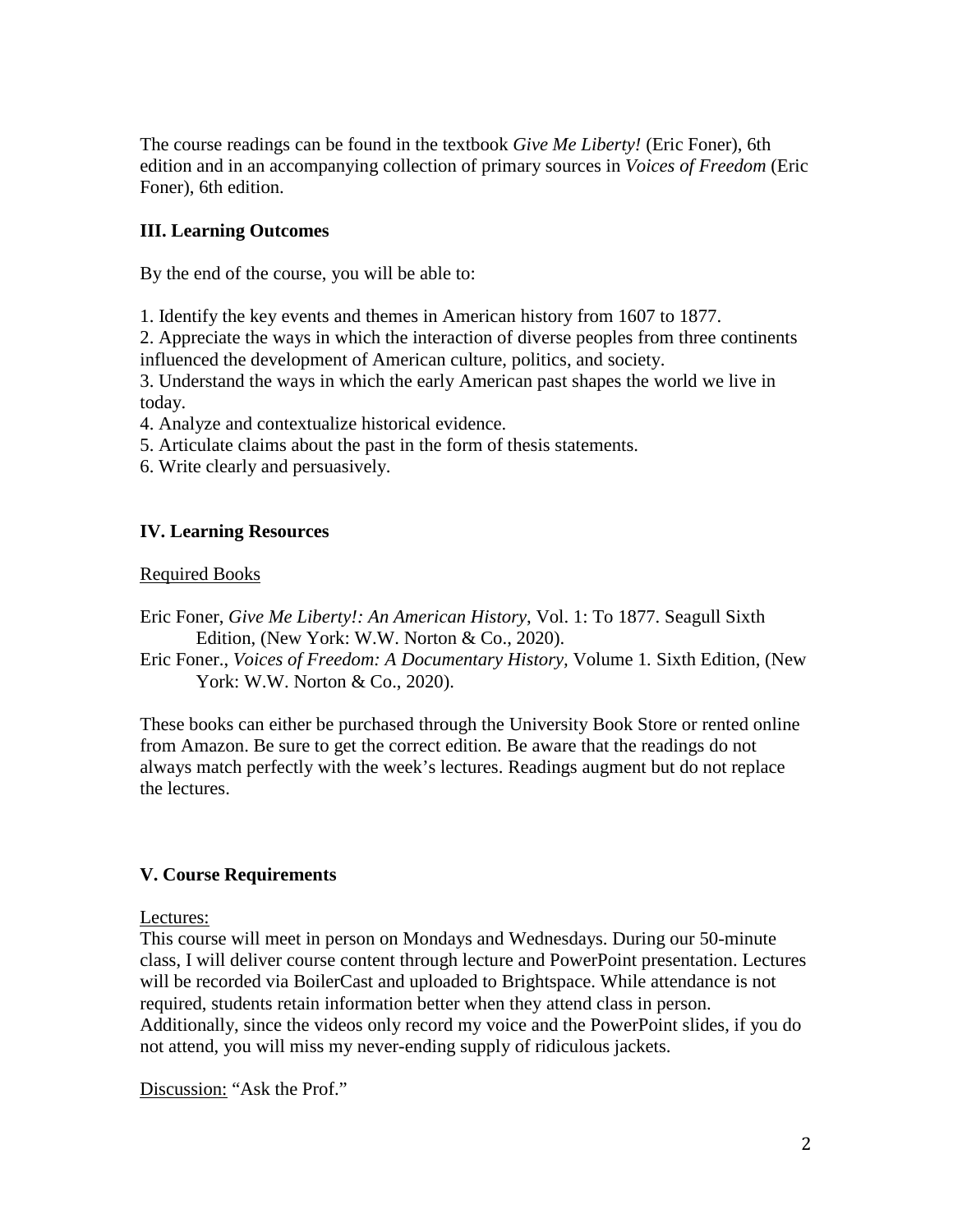Rather than meet in person on Fridays, we will conduct a virtual discussion section via Zoom. I call our Friday class "Ask the Prof." What is "Ask the Prof." you say? It is your opportunity to actively engage with the material we are studying each week by asking me a question about that week's readings/content. I will do my best to answer your questions in the order I receive them. Thus, it is you, not me, who will set the parameters of the discussion. If this turns out the way I hope, "Ask the Prof." will simulate the back-andforth of in-person conversation. If I am wrong, it should at least be entertaining to see me fumble answers on the spot. In order to stimulate our conversation, please complete the week's reading assignment before class on Friday. I doubt I will be able to answer all your questions in 50 minutes, but if you submit a question, you will receive credit for participation. If you participate in 10 of the 12 "Ask the Prof." sections, you will receive full credit. Thereafter your participation grade will be reduced by 10% for every missed "Ask the Prof." session.

### Major Term Assignments:

In addition to your participation in the "Ask the Prof." conversations, you will also complete two short papers, a midterm exam, and a final exam. For your papers, you will compose clearly organized and argued responses to the broad questions below. This is not a research paper, do not use outside sources. Seriously, I do not want to see any reference to Wikipedia, history.com, or any other website. Instead, use evidence from the textbooks and my lectures to make your argument. A grading rubric is available on Brightspace. Consult it beforehand to make sure you know what I expect from you.

FIRST SHORT PAPER (3-4 pages). **DUE: Friday, Feb. 19** before 5pm via Brightspace.

*How did the Indigenous Peoples of North America respond to European colonization?*

SECOND SHORT PAPER (3-4 pages). **DUE: Friday, Apr. 16** by 5pm via Brightspace.

# *How did the institution of chattel slavery shape the development of the American Republic from 1783 to 1860?*

EXAMS: We will have a midterm and final exam. These exams will be conducted online through Brightspace. Because these are open-book exams, they do not require memorization or the simple regurgitation of facts. Instead, you will write an essay in response to a prompt. You will use evidence from the lectures and readings (facts) to support a thesis (interpretation) in response to a question (problem).

Midterm Exam: **2:30PM Friday, March 12.**

Final Exam: Exam Week

OVERALL GRADE BREAKDOWN: Ask the Prof.: 10% First paper: 25% Midterm: 20%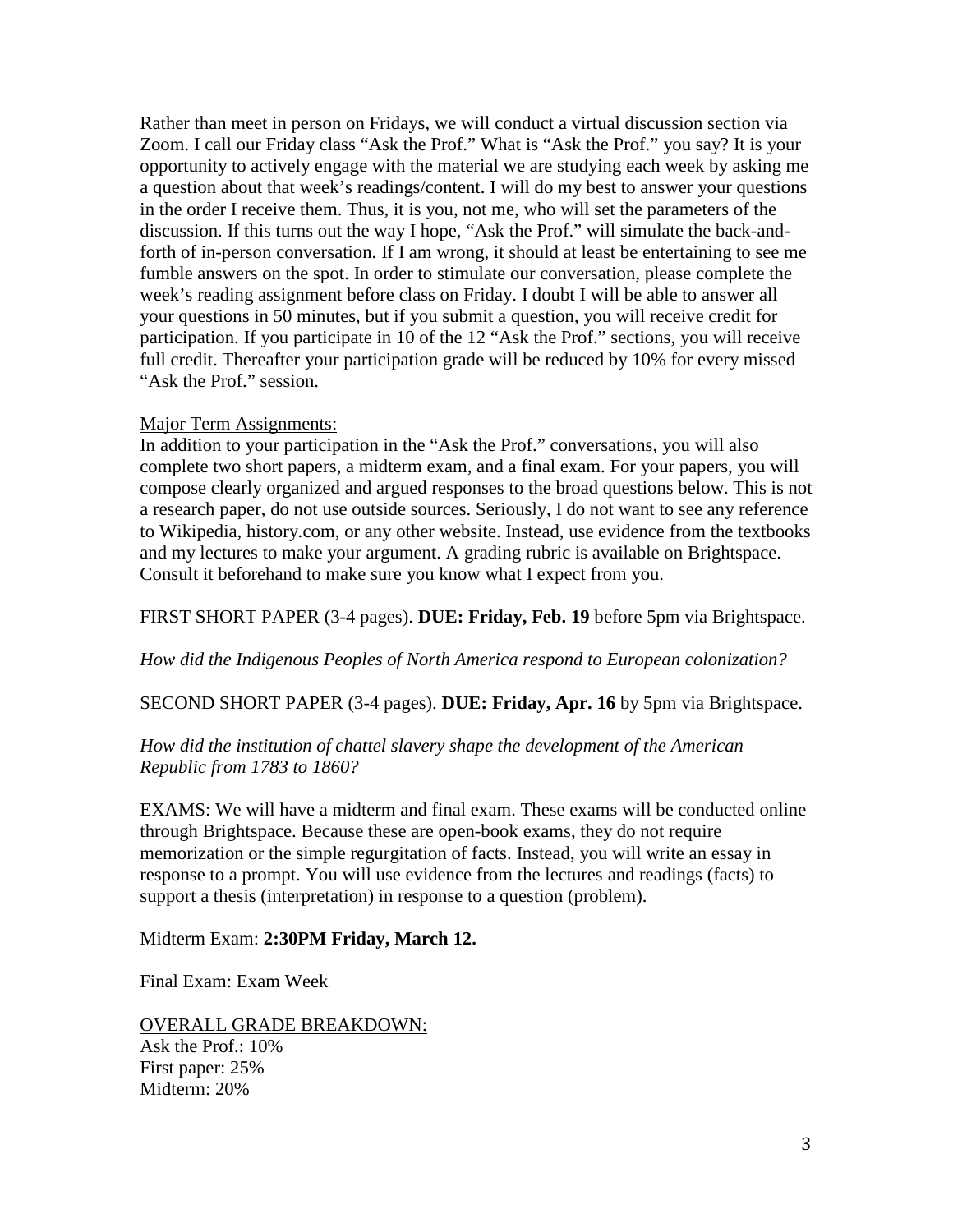Second Paper: 25% Final Exam: 20%

Grading Scale:

 $97-100 = A+$  $93-96 = A$  $90-92 = A$  $87-89 = B+$  $83-86 = B$  $80-82 = B 77-79 = C+$  $73-76 = C$  $70-72 = C$  $67-69 = D+$  $63-66 = D$  $60-62 = D < 60\%$  = F

All grades will be rounded to the nearest whole number.

# **VI. Classroom Policies**

My policies are simple:

Attend class as much as you are able. Do the reading. Do the assignments. Be respectful. Use common sense. Do your own work. Do not plagiarize or cheat. Do not use contractions in formal writing. If you have a question, ask me in person or via Email. Late papers will be penalized **one-third grade per day** [example: an A paper that is one day late becomes an A- paper]

If you cheat or plagiarize, you will fail this course. Period. I use Turnitin.com to monitor all your assignments.

For a more detailed explanation of the above, see the University Policies:

*"Purdue prohibits 'dishonesty in connection with any University activity. Cheating, plagiarism, or knowingly furnishing false information to the University are examples of dishonesty.' [Part 5, Section III-B-2-a, [Student Regulations\]](http://www.purdue.edu/univregs/) Furthermore, the University Senate has stipulated that 'the commitment of acts of cheating, lying, and deceit in any of their diverse forms (such as the use of substitutes for taking examinations, the use of illegal cribs, plagiarism, and copying during examinations) is dishonest and must not be tolerated. Moreover, knowingly to aid and abet, directly or indirectly, other parties in*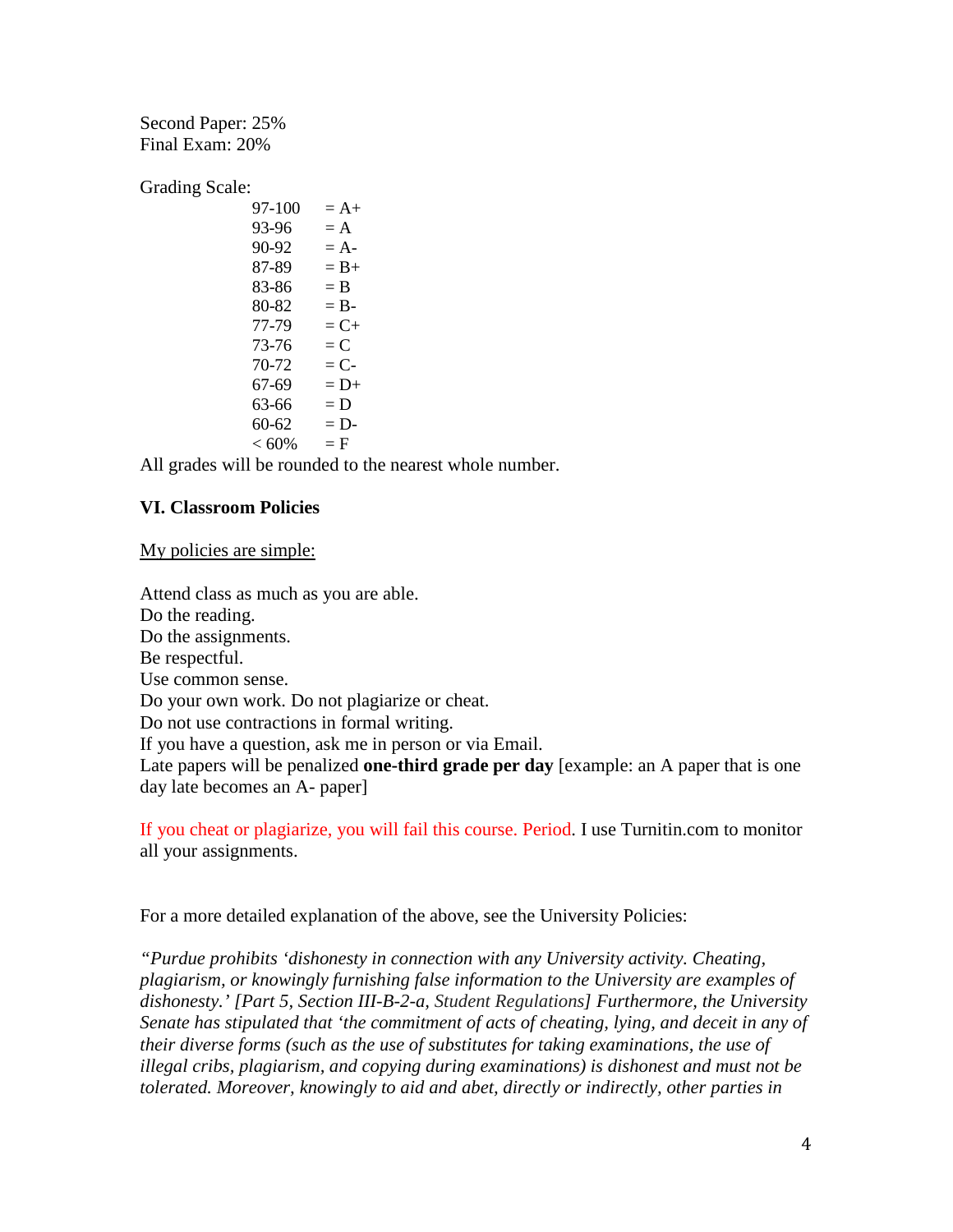# *committing dishonest acts is in itself dishonest.' [University Senate Document 72-18, December 15, 1972]"*

### <https://www.purdue.edu/odos/academic-integrity/>

# Attendance Policy:

Students should stay home and contact the Protect Purdue Health Center (496-INFO) if they feel ill, have any symptoms associated with COVID-19, or suspect they have been exposed to the virus*.* In the current context of COVID-19, in-person attendance will not be a factor in the final grades, but the student still needs to inform the instructor of any conflict that can be anticipated and will affect the submission of an assignment or the ability to take an exam. Only the instructor can excuse a student from a course requirement or responsibility. When conflicts can be anticipated, such as for many University-sponsored activities and religious observations, the student should inform the instructor of the situation as far in advance as possible. For unanticipated or emergency conflict, when advance notification to an instructor is not possible, the student should contact the instructor as soon as possible by email, through Brightspace, or by phone. When the student is unable to make direct contact with the instructor and is unable to leave word with the instructor's department because of circumstances beyond the student's control, and in cases of bereavement, quarantine, or isolation, the student or the student's representative should contact the Office of the Dean of Students via [email](mailto:odos@purdue.edu%20?subject=Student%20Bereavement%20Needs) or phone at 765-494-1747. Our course Brightspace includes a link on Attendance and Grief Absence policies under the University Policies menu.

# Academic Guidance in the Event a Student is Quarantined/Isolated

If you become quarantined or isolated at any point in time during the semester, in addition to support from the Protect Purdue Health Center, you will also have access to an Academic Case Manager who can provide you academic support during this time. Your Academic Case Manager can be reached at [acmq@purdue.edu](mailto:acmq@purdue.edu) and will provide you with general guidelines/resources around communicating with your instructors, be available for academic support, and offer suggestions for how to be successful when learning remotely. Importantly, if you find yourself too sick to progress in the course, notify your academic case manager and notify me via email or Brightspace. We will make arrangements based on your particular situation. The Office of the Dean of Students (odos@purdue.edu) is also available to support you should this situation occur.

# Students with Disabilities:

Students who need special accommodations to participate fully in class should contact me as soon as possible. While I will do everything in my power to accommodate your needs, Purdue University requires you to provide me with appropriate written documentation and to have that documentation on file with Student Services. Students should be aware that Services for Student Disabilities are available at 494-1247 if you need further assistance.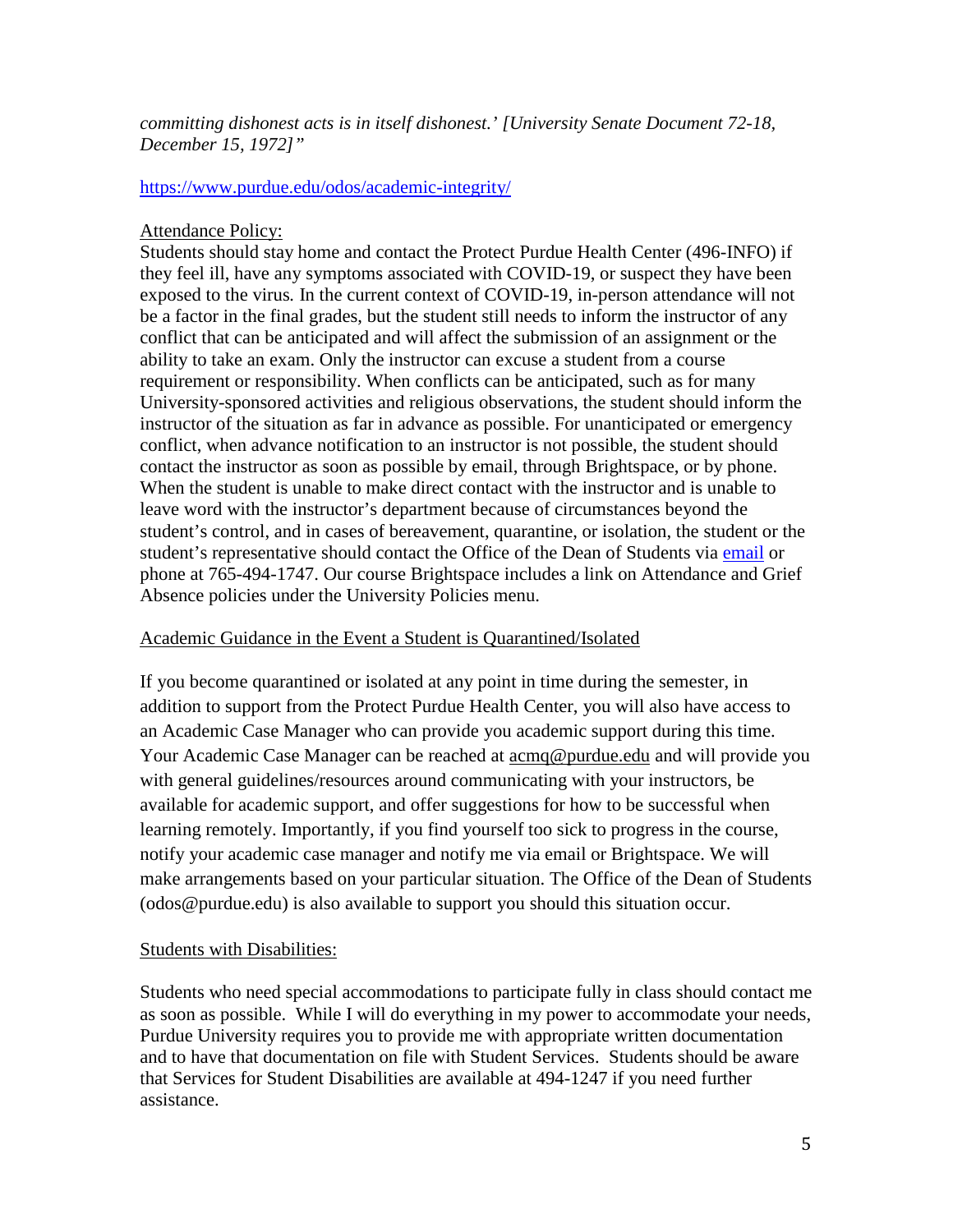### **VI. Course Content**

#### Week 1

Wed., Jan. 20, 2021: Introduction: What is American History? Fri., Jan. 22, 2021: America before European Contact (Watch on Brightspace)

#### Readings:

*Give me Liberty!*: 1-11 "A New World"— "European Views of Indians" Primary sources:

*Voices of Freedom*: 4-8 "Giovanni da Verrazano, Encountering Native Americans"

#### Week 2

Mon., Jan. 25, 2021: Contact, Conflict, and Adaptation Wed., Jan. 27, 2021: Chesapeake Settlements Fri., Jan. 29, 2021: Ask the Prof.

### Readings:

*Give me Liberty!*: 12-44 "Indian Freedom, European Freedom"— "Borderlands and Empire in Early America"

### Primary sources**:**

*Voices of Freedom*: 8-11, 15-19 "Bartolomé de las Casas on Spanish Treatment of the Indians" and "Father Jean de Brébeuf on the Customs and Beliefs of the Hurons"

### Week 3

Mon., Feb. 1, 2021: Origins of Slavery

Wed., Feb. 3, 2021: New France

Fri., Feb. 5, 2021: Ask the Prof.

### Readings:

*Give me Liberty!*: 46-75 "Beginnings of English America"—"Puritans and Indians"

### Primary Sources:

*Voices of Freedom*: 23-30 "Exchange between John Smith and Powhatan", and "Sending Women to Virginia", and "Henry Care, English Liberties"

#### Week 4

Mon., Feb. 8, 2021: Puritan New England

Wed., Feb. 10, 2021: War, Witches, and Salvation

Fri., Feb. 12, 2021: Ask the Prof.

Readings:

*Give me Liberty!*: 78-97 "The Pequot War"—"Land in Pennsylvania" Primary Sources: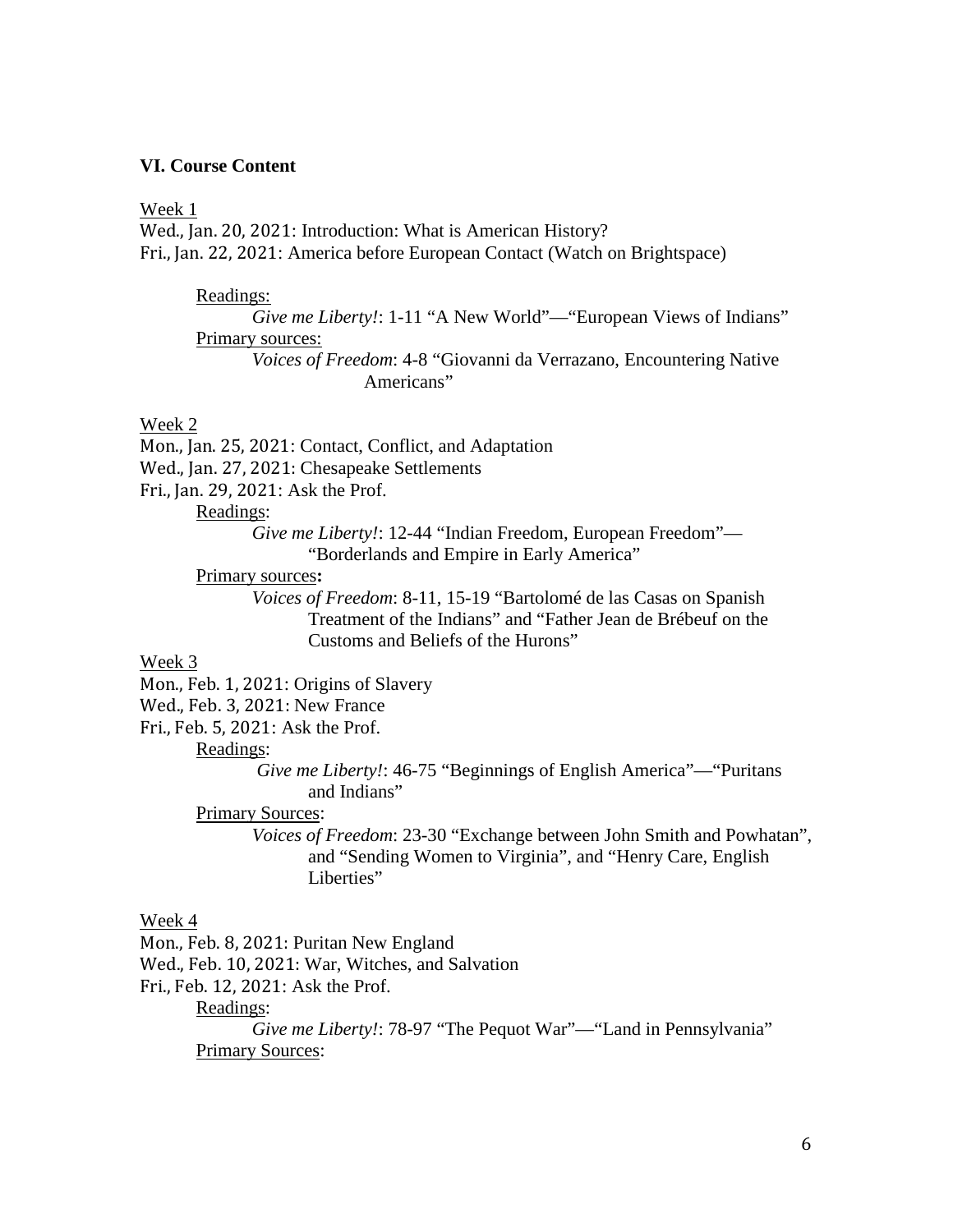*Voices of Freedom*: 30-42 "John Winthrop, Speech to the Massachusetts General Court", and "The Trial of Anne Hutchinson", and "Roger Williams, Letter to the Town of Providence"

Week 5

Mon., Feb. 15, 2021: Middle Colonies

Wed., Feb. 17, 2021: Reading Day NO CLASS

Fri., Feb. 19, 2021: Ask the Prof. **FIRST PAPER DUE by 5pm**

Readings:

*Give me Liberty!*: 98-130 "Origins of American Slavery"—"North America at Mid-Century"

### Primary Sources

*Voices of Freedom*: 47-48, 54-57, 59-61 "William Penn, Pennsylvania Charter of Privileges and Liberties" and "Letter by an Immigrant to Pennsylvania", and "An Act Concerning Negroes and Other Slaves", and "Complaint of an Indentured Servant"

### Week 6

Mon., Feb. 22, 2021: Lowcountry and Caribbean

Wed., Feb. 24, 2021: Empire

Fri., Feb. 26, 2021: Ask the Prof.

Readings:

*Give me Liberty!*: 132-164 "Slavery, Freedom, and the Struggle for Empire"—"The Awakening's Impact"

# Primary Source:

*Voices of Freedom*: 65-72, 79-82 "Olaudah Equiano on Slavery", and "Advertisements for Runaway Slaves and Servants", and "The Great Awakening Comes to Connecticut"

### Week 7

Mon., Mar. 1, 2021: Awakenings

Wed., Mar. 3, 2021: World War

Fri., Mar. 5, 2021: Ask the Prof.

Readings:

*Give me Liberty!*: 164-214 "Imperial Rivalries"—"Victory at Last" Primary Sources:

> *Voices of Freedom*: 82-85, 86-90 "Pontiac, Two Speeches", and "Virginia Resolutions on the Stamp Act", and "New York Workingmen Demand a Voice in the Revolutionary Struggle"

### Week 8

Mon., Mar. 8, 2021: Revolt to Revolution

Wed., Mar. 10, 2021: Independence to Revolutionary War

Fri., Mar. 12, 2021: **No Ask the Prof. MIDTERM**

Readings: NONE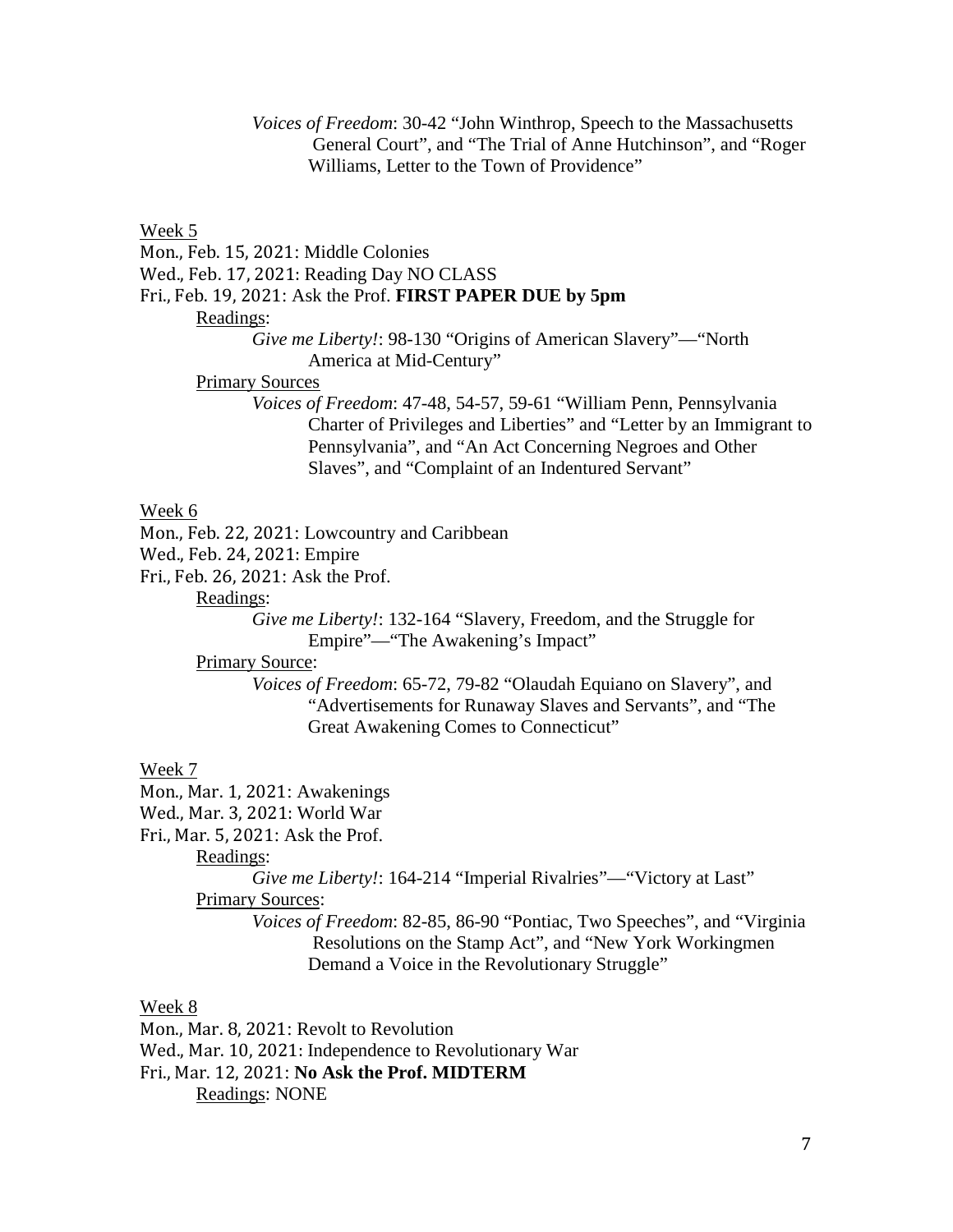Week 9 Mon., Mar. 15, 2021: Founding a Nation Wed., Mar. 17, 2021: Road to Ratification Fri., Mar. 19, 2021: Ask the Prof.

Readings:

*Give me Liberty!*: 253-287 "Founding a Nation"— "Principles of Freedom"

Primary Sources:

*Voices of Freedom*: 125-133 "David Ramsey, American Innovations in Government," J. Hector St. John de Crèvecoeur, What, Then, Is the American?", and "James Winthrop, The Anti-Federalist Argument"

#### Week 10

Mon., Mar. 22, 2021: Faction and Discord

Wed., Mar. 24, 2021: 1800—A Revolution in Government

Fri., Mar. 26, 2021: Ask the Prof.

### Readings:

*Give me Liberty!*: 289-324 "Securing the Republic"—"The End of the Federalist Party"

**Primary Sources:** 

*Voices of Freedom*: 138-150 "Benjamin F. Bache, A Defense of the French Revolution", and "Address of the Democratic-Republican Society of Pennsylvania", and "Judith Sargent Murray, 'On the Equality of the Sexes'", and "Protest against the Alien and Sedition Acts."

#### Week 11

Mon., Mar. 29, 2021: Asserting Independence

Wed., Mar. 31, 2021: The Market Revolution

Fri., Apr. 2, 2021: Ask the Prof.

Readings:

*Give me Liberty!*: 326-362 "The Market Revolution"—"The 'Liberty of Living"

Primary Sources:

*Voices of Freedom*: 165-167, 171-174 "Complaint of a Lowell Factory Worker", and "A Woman in the Westward Movement"

### Week 12

Mon., Apr. 5, 2021: Manifest Destiny Wed., Apr. 7, 2021: King Cotton Fri., Apr. 9, 2021: Ask the Prof. Readings: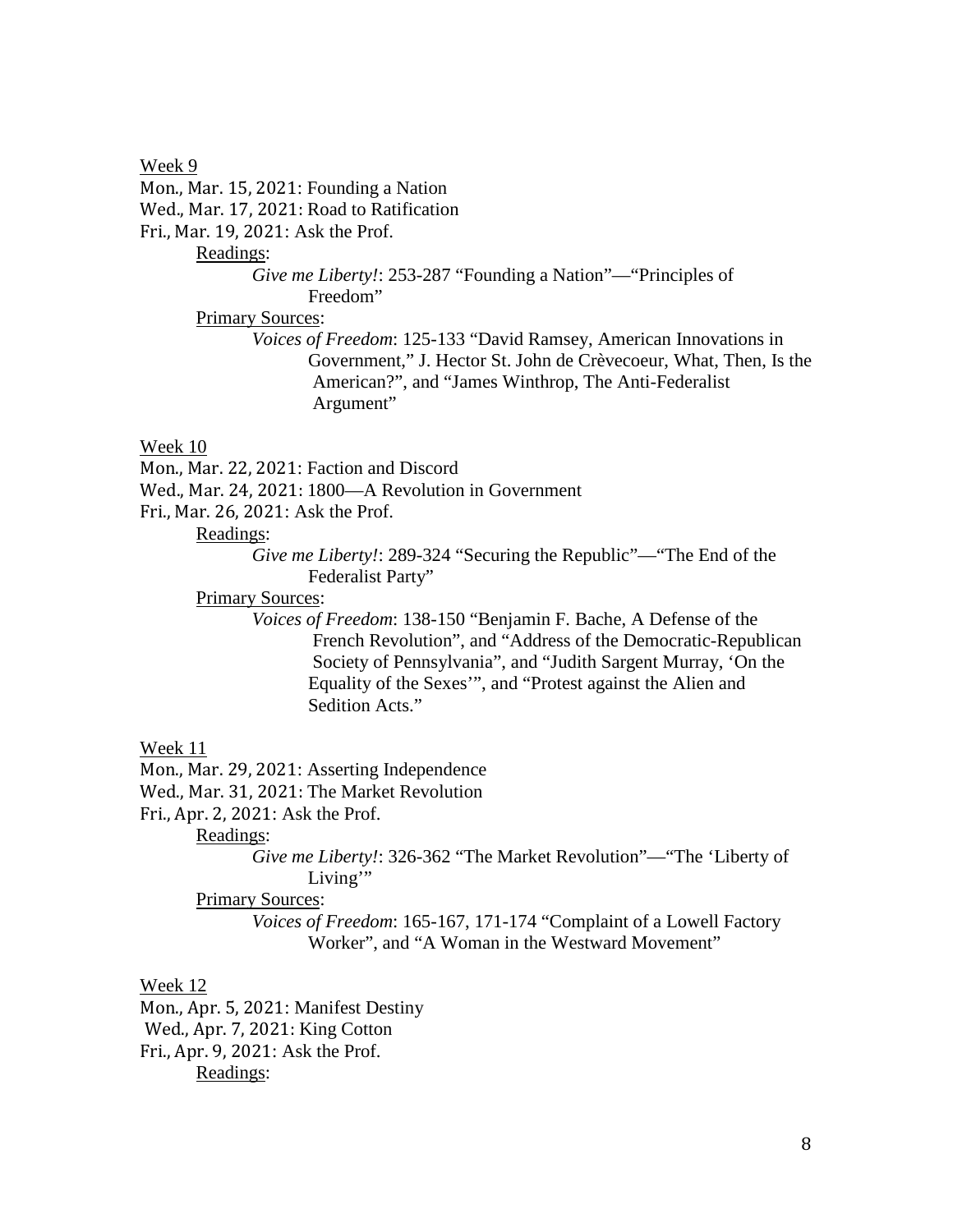*Give me Liberty!*: 404-438 "The Peculiar Institution"— "Nat Turner's Rebellion"

#### Primary Sources:

*Voices of Freedom*: 204-207, 211-216 "Frederik Douglass on the Desire for Freedom", and "Rules of a Highland Plantation", and "Slavery and the Bible"

### Week 13

Mon., Apr. 12, 2021: Plantation Empire

Wed., Apr. 14, 2021: Lincoln and Liberty too!

### Fri., Apr. 16, 2021: Ask the Prof. **SECOND PAPER DUE by 5pm.**

#### Readings:

*Give me Liberty!*: 440-473 "An Age of Reform"—"The Abolitionist Schism"

#### Primary Sources:

*Voices of Freedom*: 232-236, 241-245, 273-277 "Frederick Douglass on the Fourth of July", and Angelina Grimké on Women's Rights", and "Alexander H. Stephens, The Cornerstone of the Confederacy"

#### Week 14

Mon., Apr. 19, 2021: Secession

Wed., Apr. 21, 2021: Battle Cry of Freedom

Fri., Apr. 23, 2021: Ask the Prof.

Readings:

*Give me Liberty!*: 518-561 "A New Birth of Freedom: The Civil War"— "The War and the World"

Primary Documents:

*Voices of Freedom*: 284-289 "Markus M. Spiegel, Letter of a Civil War Soldier" and "Samuel S. Cox Condemns Emancipation"

# Week 15

Mon., Apr. 26, 2021: Total War (Watch on Brightspace) Wed., Apr. 28, 2021: Reunion and Reconstruction (Watch on Brightspace) Fri., Apr. 30, 2021: The Promise of Liberty? (Watch on Brightspace) Reading: *Give me Liberty!*: 563-601 ""What is Freedom?': Reconstruction"—"The End of Reconstruction"

#### **The Final will take place during the scheduled Exam Week.**

# **Protect Purdue Plan:** The [Protect Purdue Plan,](https://protect.purdue.edu/plan/) which includes the [Protect Purdue](https://protect.purdue.edu/pledge/?_ga=2.210401429.1213937682.1590527202-1814553957.1589408073)

[Pledge,](https://protect.purdue.edu/pledge/?_ga=2.210401429.1213937682.1590527202-1814553957.1589408073) is campus policy and as such all members of the Purdue community must comply with the required health and safety guidelines. Required behaviors in this class include: staying home and contacting the Protect Purdue Health Center (496-INFO) if you feel ill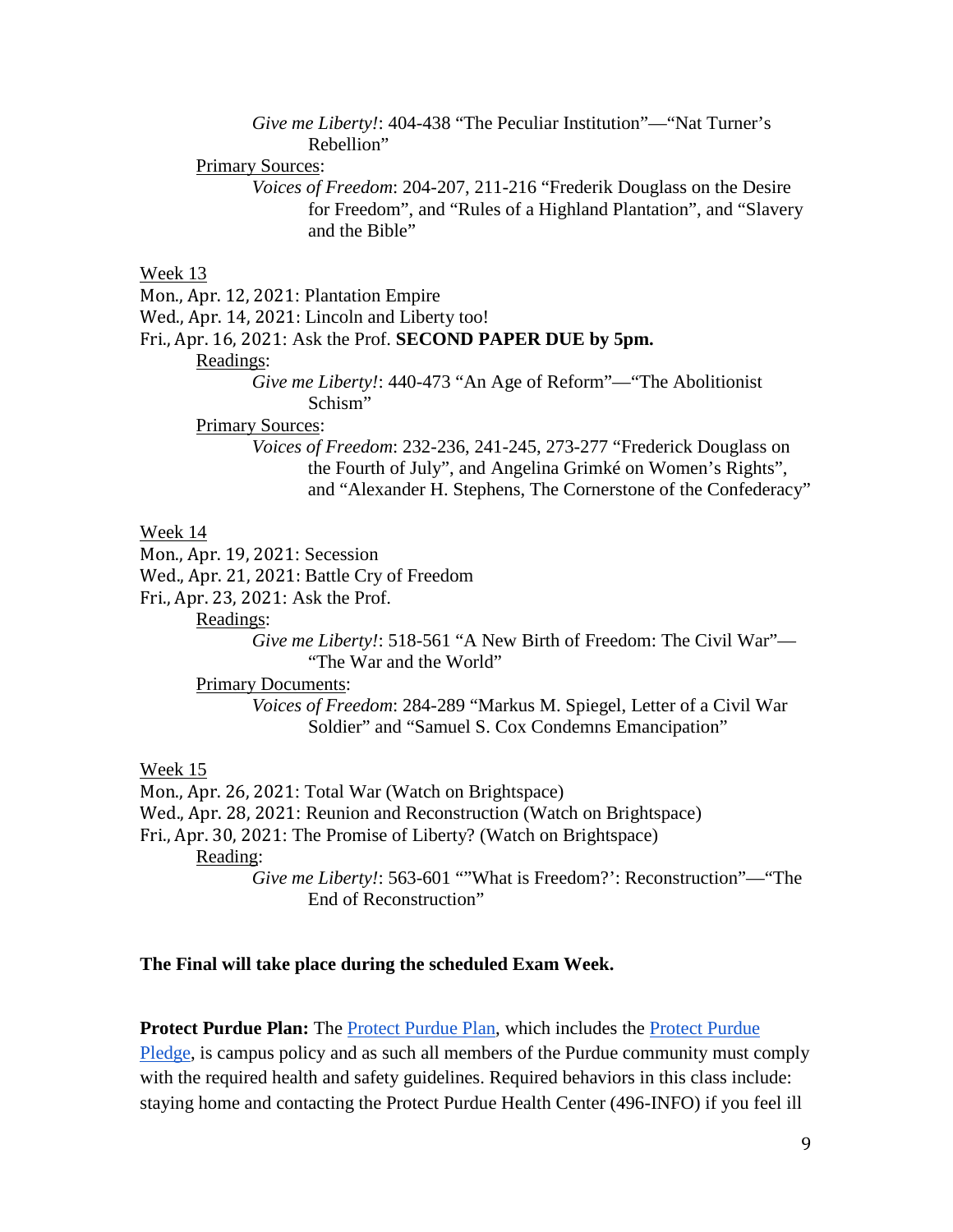or know you have been exposed to the virus, wearing a mask [in classrooms and campus](https://protect.purdue.edu/updates/face-covering-protocols/)  [building,](https://protect.purdue.edu/updates/face-covering-protocols/) at all times (e.g., no eating/drinking in the classroom), disinfecting desk/workspace prior to and after use, maintaining proper social distancing with peers and instructors (including when entering/exiting classrooms), refraining from moving furniture, avoiding shared use of personal items, maintaining robust hygiene (e.g., handwashing, disposal of tissues) prior to, during and after class, and following all safety directions from the instructor.

Students who are not engaging in these behaviors (e.g., wearing a mask) will be offered the opportunity to comply. If non-compliance continues, possible results include instructors asking the student to leave class and instructors dismissing the whole class. Students who do not comply with the required health behaviors are violating the University Code of Conduct and will be reported to the Dean of Students Office with sanctions ranging from educational requirements to dismissal from the university.

Any student who has substantial reason to believe that another person in a campus room (e.g., classroom) is threatening the safety of others by not complying (e.g., not wearing a mask) may leave the room without consequence. The student is encouraged to report the behavior to and discuss next steps with their instructor. Students also have the option of reporting the behavior to the [Office of the Student Rights and Responsibilities.](https://www.purdue.edu/odos/osrr/) See also [Purdue University Bill of Student Rights.](https://catalog.purdue.edu/content.php?catoid=7&navoid=2852#purdue-university-bill-of-student-rights)

*Related Considerations:*

- *1. A listing of recommended safe practices for the specific class or laboratory setting (other PPE or safety behavior) can be found at the links below.*
	- [Overarching SOP for Classrooms, Instructional Laboratories, and](https://www.purdue.edu/innovativelearning/teaching-remotely/files/resources/SOP_Class_Lab_Experiential_Course_200723.pdf)  [Experiential Courses](https://www.purdue.edu/innovativelearning/teaching-remotely/files/resources/SOP_Class_Lab_Experiential_Course_200723.pdf)
- *2. References Supporting Protect Purdue Compliance:*
	- Office of the Dean of Students Protect Purdue Compliance Plan: Ask, [Offer, Leave,](https://www.purdue.edu/odos/protect/compliance-plan.html) Report
	- Office of the Dean of Students Managing Classroom Behavior and **Expectations**

**Academic Integrity**: Plagiarism refers to the reproduction of another's words or ideas without proper attribution. University Regulations contains further information on dishonesty. Plagiarism and other forms of academic dishonesty are serious offenses and will be treated as such in this class. You are expected to produce your own work and to accurately cite all necessary materials. Cheating, plagiarism, and other dishonest practices will be punished as harshly as Purdue University policies allow. Any instances of academic dishonesty will likely result in a grade of F for the course and notification of the Dean of Students Office.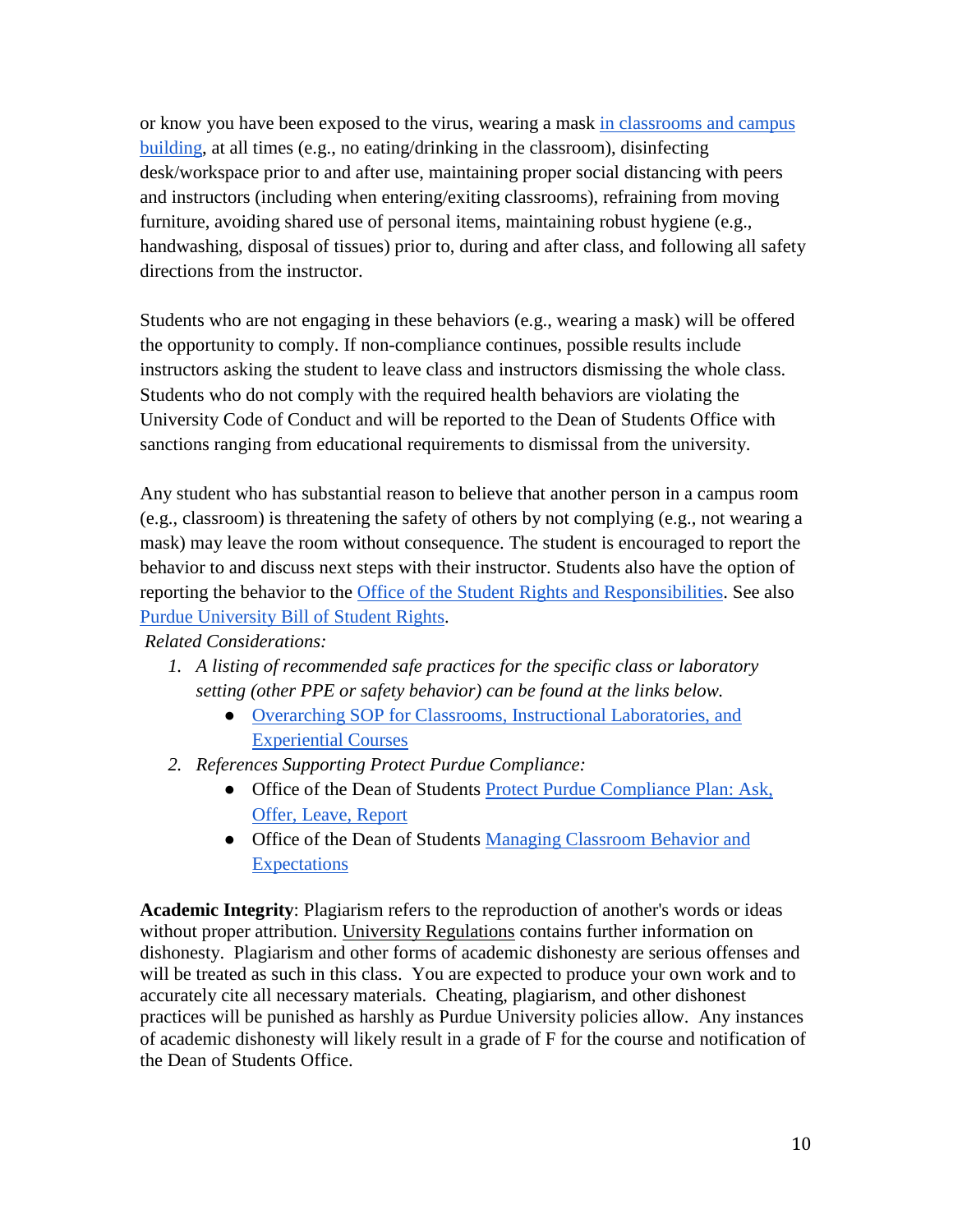**Nondiscrimination Statement:** Purdue University is committed to maintaining a community which recognizes and values the inherent worth and dignity of every person; fosters tolerance, sensitivity, understanding, and mutual respect among its members; and encourages each individual to strive to reach his or her own potential. In pursuit of its goal of academic excellence, the University seeks to develop and nurture diversity. The University believes that diversity among its many members strengthens the institution, stimulates creativity, promotes the exchange of ideas, and enriches campus life. More details are available on our course Brightspace table of contents, under University Policies.

**Accessibility:** Purdue University strives to make learning experiences as accessible as possible. If you anticipate or experience physical or academic barriers based on disability, you are welcome to let me know so that we can discuss options. You are also encouraged to contact the Disability Resource Center at: [drc@purdue.edu](mailto:drc@purdue.edu) or by phone: 765-494-1247. More details are available on our course Brightspace under Accessibility Information.

**Mental Health: If you find yourself beginning to feel some stress, anxiety and/or feeling slightly overwhelmed, try [WellTrack.](https://purdue.welltrack.com/)** Sign in and find information and tools at your fingertips, available to you at any time.

**If you need support and information about options and resources**, please contact or see the [Office of the Dean](http://www.purdue.edu/odos) of Students. Call 765-494-1747. Hours of operation are M-F, 8 am- 5 pm.

**If you find yourself struggling to find a healthy balance between academics, social life, stress**, etc. sign up for free one-on-one virtual or in-person sessions with a [Purdue](https://www.purdue.edu/recwell/fitness-wellness/wellness/one-on-one-coaching/wellness-coaching.php)  [Wellness Coach at RecWell.](https://www.purdue.edu/recwell/fitness-wellness/wellness/one-on-one-coaching/wellness-coaching.php) Student coaches can help you navigate through barriers and challenges toward your goals throughout the semester. Sign up is completely free and can be done on BoilerConnect. If you have any questions, please contact Purdue Wellness at [evans240@purdue.edu.](mailto:evans240@purdue.edu)

**If you are struggling and need mental health services**: Purdue University is committed to advancing the mental health and well-being of its students. If you or someone you know is feeling overwhelmed, depressed, and/or in need of mental health support, services are available. For help, such individuals should contact [Counseling and](https://www.purdue.edu/caps/)  [Psychological Services \(CAPS\)](https://www.purdue.edu/caps/) at 765-494-6995 during and after hours, on weekends and holidays, or by going to the CAPS office in the Purdue University Student Health Center (PUSH) during business hours.

# **Emergency Preparation:**

In the event of a major campus emergency, course requirements, deadlines and grading percentages are subject to changes that may be necessitated by a revised semester calendar or other circumstances beyond the instructor's control.